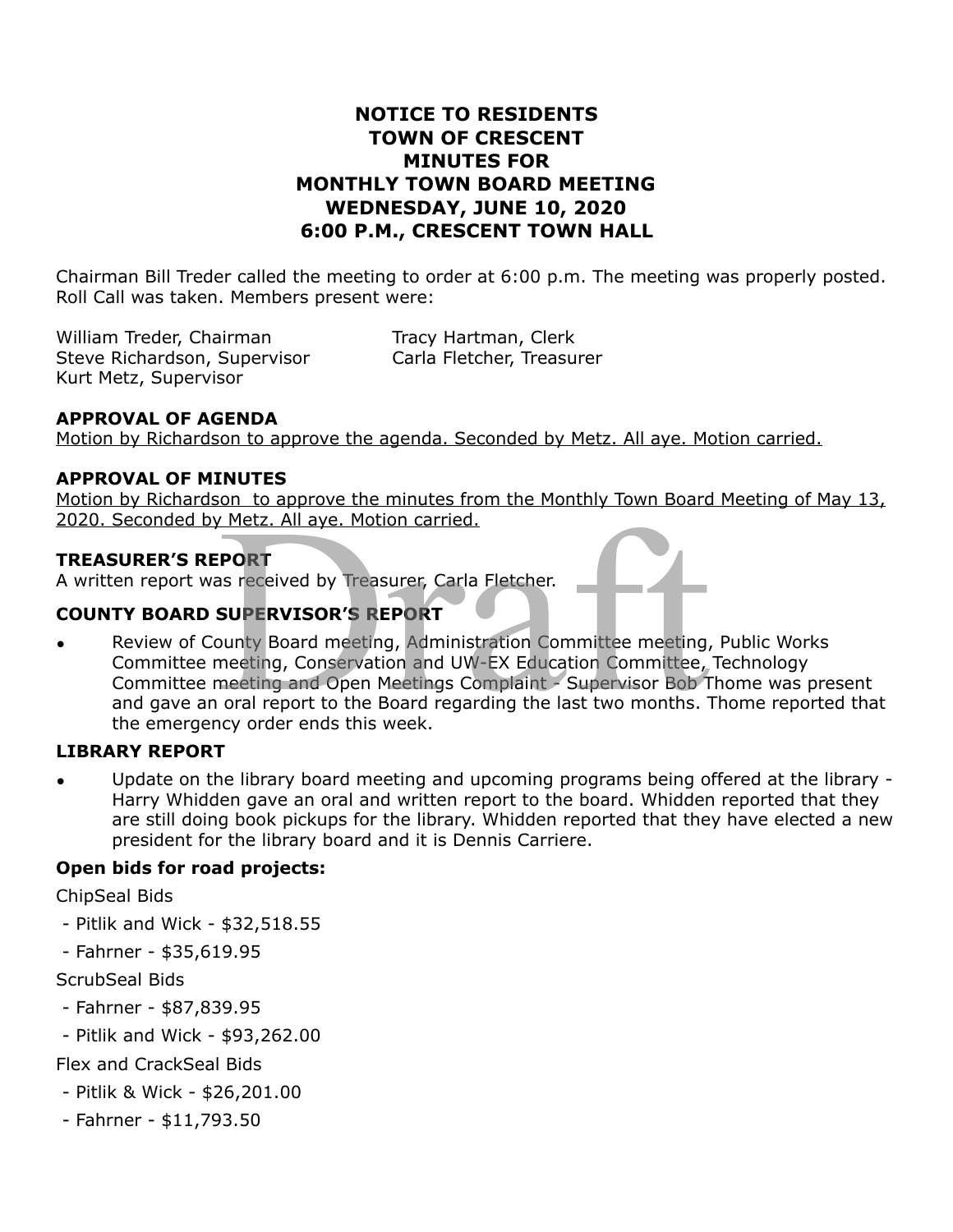LRIP Project - Timber Lodge road

- American Asphalt \$58,790.00
- Pitlik & Wick \$73,569.20
- Musson Brothers \$59,595.80
- Northeast Asphalt \$69,148.00

Discussion regarding the bids and the current 2020 budget.

Motion by Richardson to approve the bid for Chipseal from Pitlik and Wick at \$32,518.55. Seconded by Metz. All aye; motion carried.

Motion by Richardson to approve the Flex and Crackseal bid from Fahrner for \$11,793.50. Seconded by Metz. All aye; motion carried.

Motion by Richardson to approve the scrub seal bid from Fahrner for \$87.839.95. Seconded by Metz. All aye; motion carried.

Motion by Richardson to approve the LRIP Timber Lodge Road Project bid from American Asphalt for \$58,790.00. Seconded by Metz. All aye; motion carried.

# **FIRE DEPARTMENT REPORT AND APPROVAL OF PURCHASES**

• Monthly Call update, purchases update, training update, fundraiser update - Keven Mahner reported that there were 7 calls in March, April and May. Mahner reported that he has completed the report to the State for the 2% fire dues. Mahner reported that the picnic for the year was cancelled, however, they will be having a drive-thru brat fry the 3rd weekend in July. **NT REPORT AND APPROVAL OF PURCHASES**<br>
update, purchases update, training update, fundraiser up<br>
orted that there were 7 calls in March, April and May. Mah<br>
ed the report to the State for the 2% fire dues. Mahner r<br>
e year

# **FIRST RESPONDER'S REPORT AND APPROVAL OF PURCHASES -** None

# **TOWN ROAD CREW REPORT**

• Road Projects update, update on vehicle repairs and shop repairs - Lundt reported that they completed the brush chipping for residents last week. They have also finished sweeping the roads. There are a number of shoulders that need to be worked on this summer. Lundt reported that they hung a number of fire number signs this week.

## **TOWN PLAN COMMISSION REPORT** - None

## **UNIFORM DWELLING INSPECTOR'S REPORT** - None

**SQUASH LAKE DISTRICT REPORT -** Richardson reported that the association will be sending around a petition to the members to determine if they would allow the lake association to purchase property on the lake.

**Administrative Review Permit application (ARP) by John Reid to rent dwelling as a tourist rooming house - Unit 4 of Crescent Park condominium -**  Treder reported that John Reid would like to operate a tourist rooming house out of his

condominium. Motion by Richardson/Metz to approve the ARP application for the tourist rooming house for John Reid. All aye; motion carried.

# **Administrative Review Permit application (ARP) by Amy Johnson**

**to rent dwelling as a tourist rooming house - Unit 3 of Crescent Park condominium -**  Treder reported that this is the same request as was submitted for John Reid. Motion by Richardson/Metz to approve the ARP application for the tourist rooming house for John Reid. All aye; motion carried.